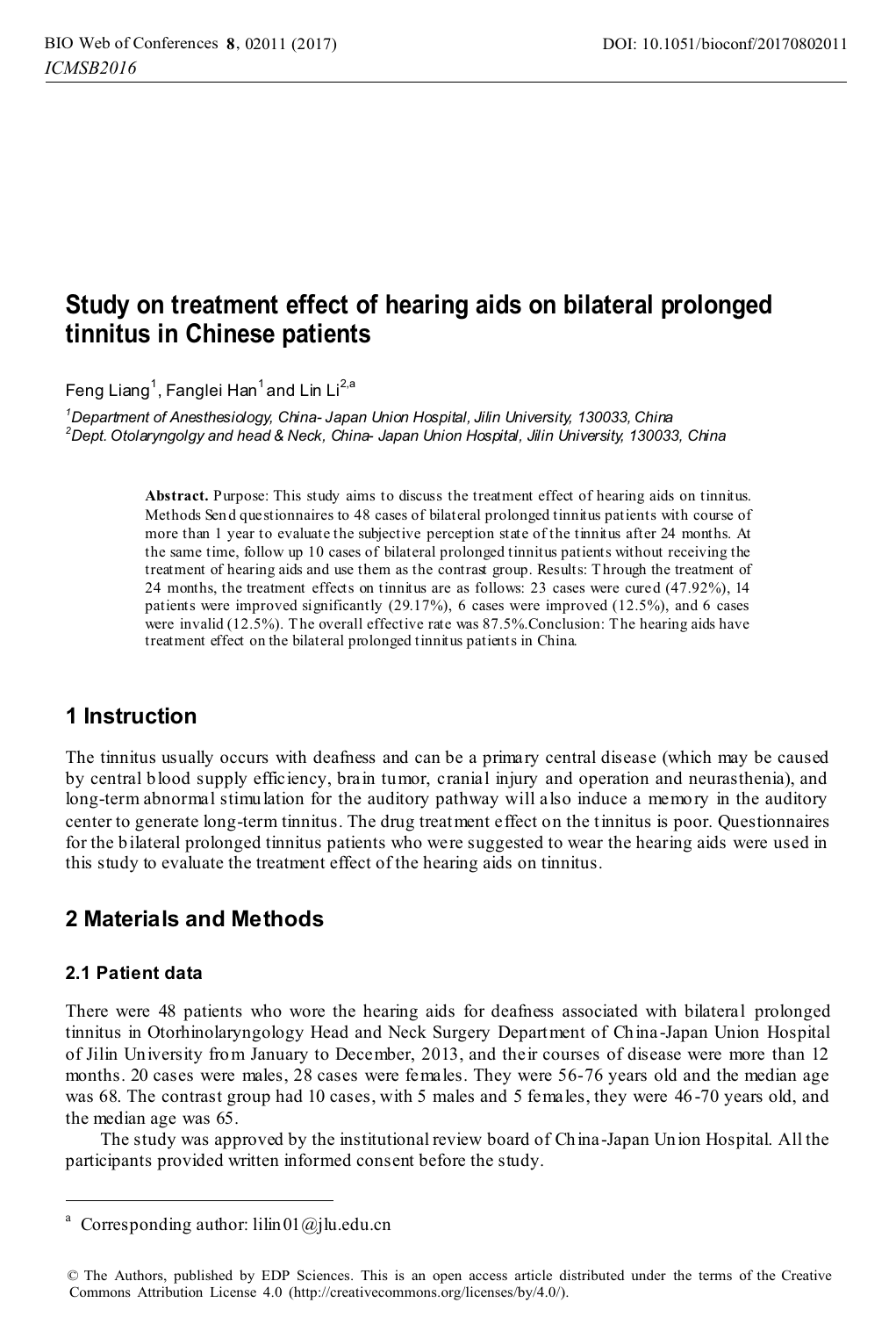The diagnostic assessment of patient with tinnitus should include a case history, audiolo gic assessment (audiometry, stapedial reflexes, otoacoustic emissions [OA Es]), psychoacoustic tinnitus measures (minimum masking level, loudness, pitch) before trying on the hearing aids. Assessment of tinnitus severity and psychiatric comorbidity (depress ion, anxiety) using standardized questionnaires before the treatment and at the end of two years follow up.

According to the severity of tinnitus and tinnitus with and without concomitant symptoms, the degree of tinnitus was divided into 6 grades <sup>[1]</sup>: grade 0: the patient is free of tinnitus; 1 grade: the patient has tinnitus occasionally, but he does not feel pain; grade 2: the patient has prolonged tinnitus, and the tinnitus aggravates when the environment is quiet; grade 3: the patient still has prolong ed tinnitus even in noisy environment; grade 4: the patient has prolonged tinnitus associated with attention and sleep disorders; grade 5: the patient has prolonged severe tinnitus and cannot work properly; grade 6: the patient has the suicidal tendency because of the severe tinnitus. Both ears of each of 48 patients in the treatment group wore the hearing aids.

#### **2.2 Study design**

Digital hearing aids are selected according to the degree of hearing loss, after the patient wears the hearing aids for more than 24 months, subjective changes of the tinnitus are observed, and the grade of tinnitus is assessed according to the grading methods of tinnitus. The patient uses the hearing aids for more than 10 hours every day. After 2 years, the patient were asked whether they accept any other drugs to treat the tinnitus again, and if there was a history of treatment , the patient would withdrawn from the study.

#### **2.3 Criteria of curative effect and follow-up**

All the 48 patients finish the study, at the end of the 24months follow-up, all of them filled in a questionnaire to give the result of the treatment and also whether they were satisfied with the result. Curative effect: It is effective if the tinnitus symptom improves to grade 2; it is remarkably effective if the tinnitus symptom improves to grade 2 or above; and the patient is cured if the tinnitus symptom disappears. The patients do not use drugs for tinnitus treatment in this period.

#### **Results**

All the 42 patients finished the study. 42 patients who wore the hearing aid s on their two ears clearly stated that the treatment was effective. 23 cases of patients were cured (47.92%), 14 patients were improved significantly (29.17%), 6 cases were improved (12.5%), and 6 cases were invalid (12.5%). The overall effective rate was 87.5%. While in the contrast group, no patient stated that the tinnitus was relieved. The hearing aids have treatment effect on the tinnitus through the chi-square test ( $P$  < 0.05).

**Table 1.** the effect on the treatment of tinnitus compared with hearing aids group and control group.

|                             | Effective | invalid |
|-----------------------------|-----------|---------|
| Hearing aids group $(n=42)$ | 36        |         |
| Control group $(n=10)$      |           |         |
| P < 0.05                    |           |         |

#### **Discussions**

Tinnitus is a distressing problem involved in auditory perception, and affects the quality of life of the suffered. Until now, there was no effective or specific drug therapy available, although much research